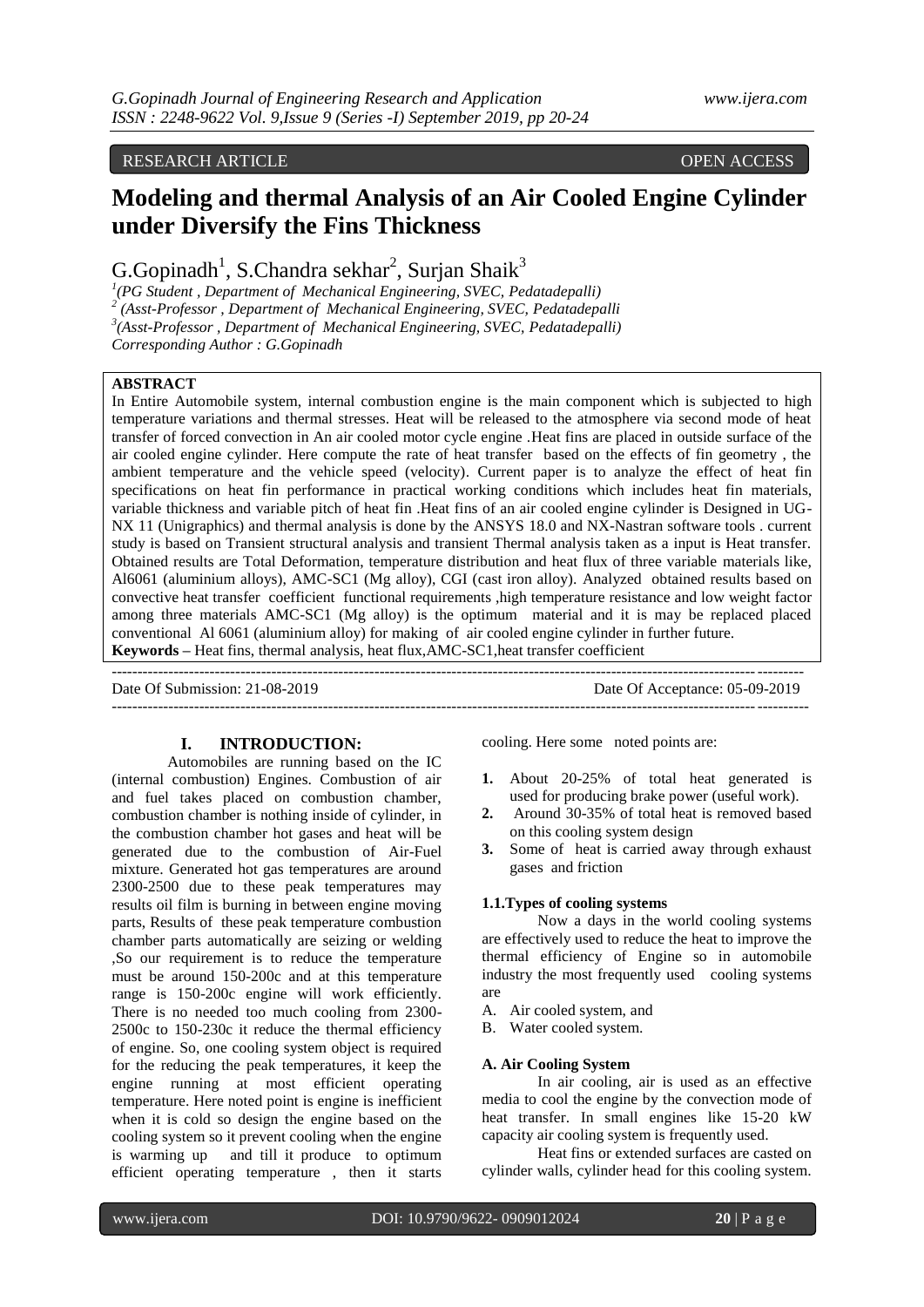When combustion is done in a combustion chamber heat will be generated in the engine cylinder will be regulate to the fins and when the air flows through the fins and heat will be dissolute to the air.

The amount of heat dissolute to air depends upon:<br>1. Amount of air flowing over the fins.

- 1. Amount of air flowing over the fins.<br>2. Surface area fins.
- Surface area fins.
- 3. Thermal conductivity of heat fins



**Fig 1:** Air cooled engine cylinder with fins

#### **B) Water Cooling System**

Water cooling system another main important cooling system rather than air cooling system. In water cooling system, water is used as an effective media to cool the engine by the convection mode of heat transfer. Here cooling water jackets are attached surrounding of cylinder head, cylinder and valves etc,

When the water is circulated over the jackets and it absorbs the heat of combustion. Radiator is cooled partially by a fan through cool water circulation and partially by the flow developed by the forward motion of the vehicle. In this system based on water jackets cooling water is re circulated and reduces the heat of engine.



**Fig- 2:** Water Cooled Engine with Radiator

## **II. METHODOLOGY**

 Main intent of the project is to modelling cylinder with fins for SUZUKI FIERO 147cc engine. by varying the distance between the fins and fin thickness to review the thermal properties of the fins

Analysis is also done by changing the materials of fins., cylinder fin body surface is made by the cast iron material used in now day

This project main intent is based on varying

the material for cylinder fin body to examine the fin body with changing other materials like Al 6061 (Al alloys) ,AMC-SC1 (Mg alloy),CGI (cast iron alloy) and also altering the thickness of the fins. Varying fin thickness are-1.5,2 and 2.5mm. Selected material for Analysis- Al 6061 (Al alloys) ,AMC-SC1 (Mg alloy),CGI (cast iron alloy



**Fig-3**:SUZUKIFIERO Cylinderismodeled inUGNX-11 (Unigraphics)



**Figure 4:** Cylinder model dimensions in UGNX-11 (Unigraphics)

## **III. DESIGN PARAMETERS FOR MODEL**

Modeling of engine cylinder with heat fins are intricate shape which is designed by the advanced professional design software UGNX-11 (Unigraphics) is a complete solution for product development.UGNX-11 software delivers integrated, high performance design, simulation, documentation, tooling and manufacturing. UGNX-11 provides leading edge solutions for design that improve productivity throughout product development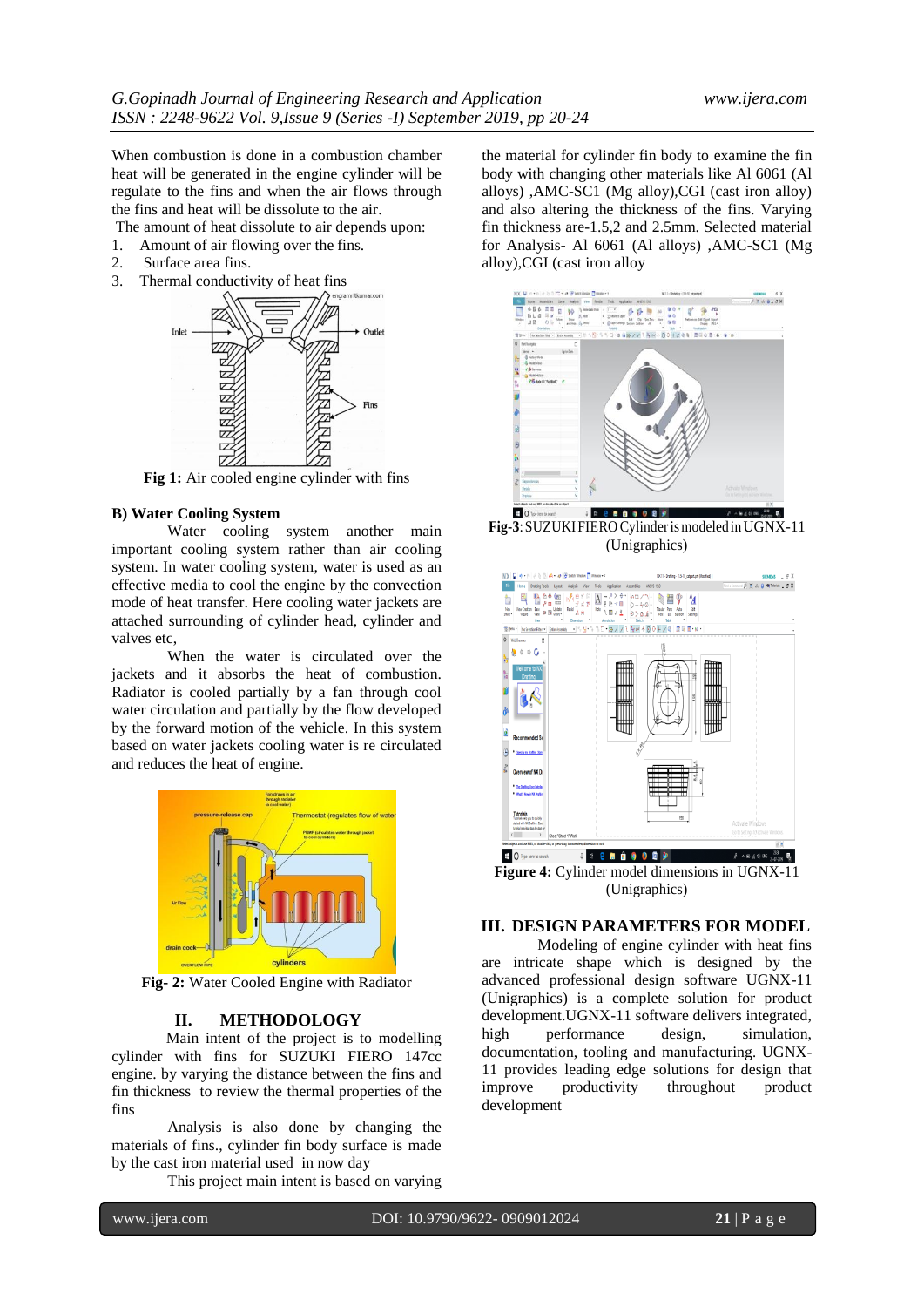

**Fig-5**: UGNX-11 CAD&CAM layout

Here UGNX-11 is used to successful generated 3D CAD model of cylinder heat fins with parametric dimensions.

|  |  | Table- 1: properties of different materials |
|--|--|---------------------------------------------|
|--|--|---------------------------------------------|

| Properties                          | AL6061   | $_{\rm{CGI}}$ | AMC-SC1  |
|-------------------------------------|----------|---------------|----------|
| E(GPa)                              | 68.9     | 170           | 44       |
| Poisson                             | 0.33     | 0.294         | 0.281    |
| ratio                               |          |               |          |
| K $(\frac{w}{m}^0 c)$ 160           |          | 38            | 115      |
| $\alpha$ ( $\alpha$ <sup>0</sup> c) | 2.32E-05 | 1.16E-        | 2.20E-05 |
|                                     |          | 05            |          |
| (J/Kg897)<br>СP                     |          | 524           | 1030     |
| $^{0}\mathrm{C})$                   |          |               |          |
| $\rho(\mathrm{kg/m}^3)$             | 2700     | 7100          | 1790     |

## **Design parameters for original model**

Fin Thickness – 2.5 mm and Fin Distance – 10 mm Length of fin (L)=48.35mm  $T_i$  = Inside temperature=300<sup>o</sup>C  $T_0$  = Outside temperature = 35<sup>0</sup>C For the analysis purpose applied rate of film coefficient is 60sec-5 w/m2c

LC=L+T=48.35+2=50.35 R1=29.15(bore radius) R2C=R1+LC=79.5  $η$  X=0.77 Q  $_{\text{max}}$  =2 $\pi$  (R2C2-R12) h (T0-T∞)=273.2 W For the analysis purpose applied rate of film coefficient is 60sec-5 w/m2c

At 20sec-40 w/m<sup>o</sup>c and 30sec-50 w/m<sup>o</sup>c while vehicle is getting different speed

R2C/R1=2.27 AM=T(R2C-R1)=100.7 (LC)3/2(h/KAM)1/2=0.4875 Q actual=273.2 X 0.77=210 W (on both sides of fin)





**Fig-6:** Total heat flux is 0.87008W/mm2

#### **Type-II**:**AMC-SC1 2.5 mm thick, 10 mm spacing**



**Fig-7:** Total heat flux is 0.65845W/mm2

#### **Type-III: CGI iron 2.5 mm thick, 10 mm spacing**



**Fig-8**: Total heat flux is 0.5255W/mm2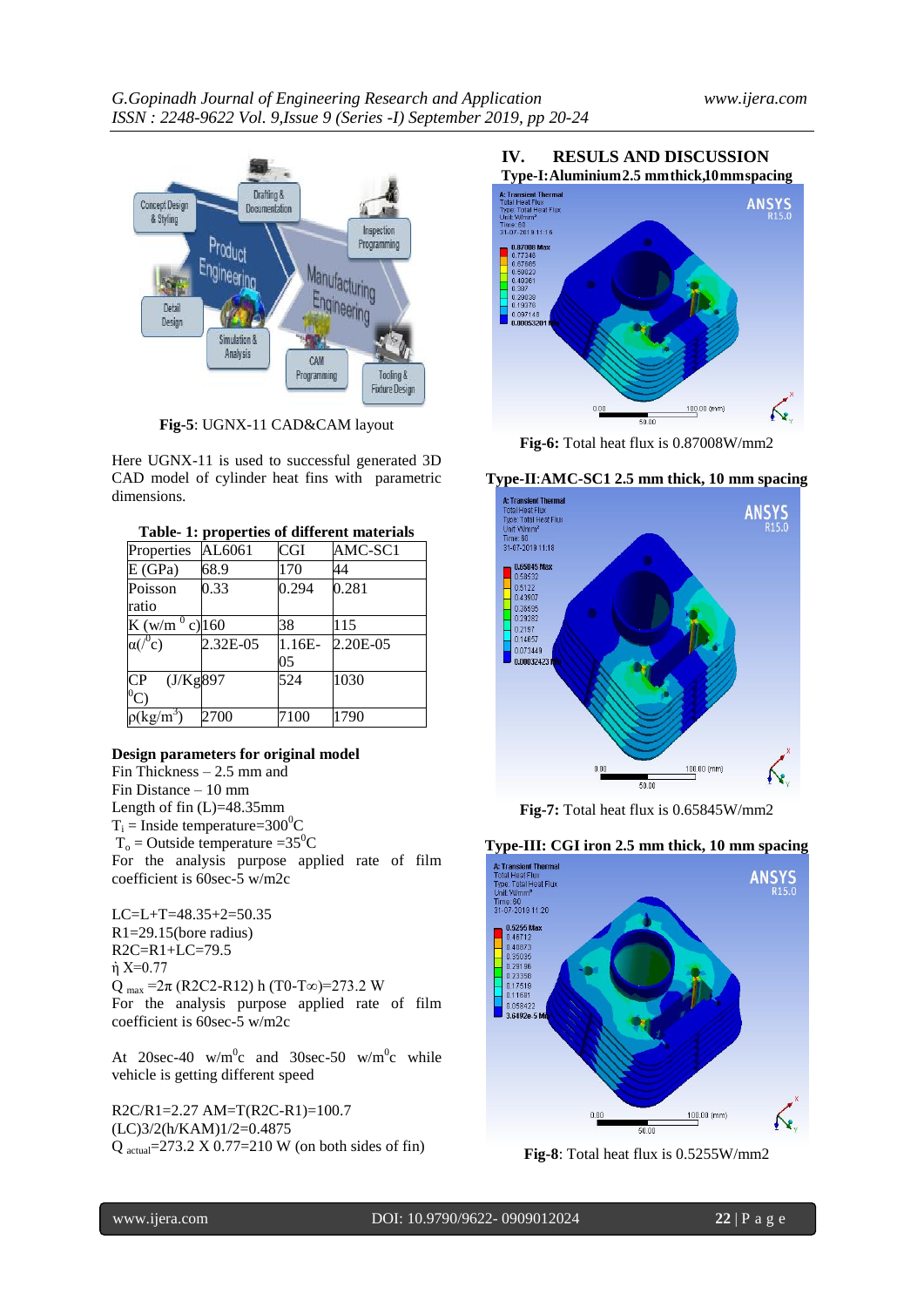| TADLEZ, FIN THIUNNESS 1.9MM, SPAUDU TUMM |             |         |              |
|------------------------------------------|-------------|---------|--------------|
|                                          |             |         | temperature  |
| materi                                   | Deformation | Heat    | distribution |
| al                                       | mm          | flux    | range        |
| A <sub>1</sub>                           | 0.67525     | 0.80702 | 154.37-300.1 |
| 6061                                     |             |         |              |
| AMC                                      | 0.7527      | 0.60869 | 137.27-      |
| $-SC1$                                   |             |         | 300.01       |
| CGI                                      | 0.28814     | 0.48836 | 25.244-300.2 |

## **TABLE2: FIN THICKNESS 1.5MM, SPACING 10MM**

#### **TABLE3: FIN THICKNESS 2MM, SPACING 10MM**

|                 |             |         | temperature  |
|-----------------|-------------|---------|--------------|
| material        | deformation | Heat    | distribution |
|                 | mm          | flux    | range        |
| Al 6061         | 0.67288     | 0.82786 | 153.36-      |
|                 |             |         | 300.04       |
| $AMC-$          | 0.74984     | 0.6246  | 136.33-      |
| SC <sub>1</sub> |             |         | 300.04       |
| <b>CGI</b>      | 0.28708     | 0.49692 | $25.103 -$   |
|                 |             |         | 300.29       |

**TABLE4: FIN THICKNESS 2.5MM, SPACING 10MM**

| material   | deformation | Heat    | temperature<br>distribution |
|------------|-------------|---------|-----------------------------|
|            | mm          | flux    | range                       |
| Al 6061    | 0.67125     | 0.87008 | 152.54-                     |
|            |             |         | 300.06                      |
| $AMC-$     | 0.74772     | 0.65845 | 135-300.06                  |
| SC1        |             |         |                             |
| <b>CGI</b> | 0.32865     | 0.5255  | 24.97.26-                   |
|            |             |         | 300.41                      |

Current paper all obtained results like deformation, heat flux and temperature distribution are plot based on one of the versatile Mat- lab software

Here plot the optimum results obtained the deformation vs time of different material with fin thickness 2mm and10 mm spacing



**Fig-9:** deformation comparison of different materials of 2.5mm fin thickness

Here plot the optimum results obtained the Heat flux VS temperature of different material with fin thickness 2.5mm and10 mm spacing



**Fig-10**: heat flux comparison of different materials of 2.5mm fin thickness

 Brief study Current analysis above graphs display the optimum material and fin thinness of cylinder fins

## **V. CONCLUSION**

UGNX-11 is a advanced 3D CAD software which is used to model the Suzuki Fiero cylinder heat fins with varying the heat fin thickness and spacing between fins with allowable dimensions. our current paper is design and transient thermal simulation is executed for three variety of materials like Al6061,AMC-SC1(Mg alloy), CGI(cast iron alloy). initially analyze the structural analysis of 1.5mm thickness and 10mm spacing of fins to generate the deformation of fins when apply the thermal results are transferred to the transient structural analysis to find out the heat flux and deformation results using transient thermal analysis. Conduct transient thermal analysis and analysed results are total heat flux, max deformation and temperature distribution of entire cylinder. Repeated transient structural analysis for deformation and transient thermal analysis for heat flux and temperature distribution is conducted at varying the fin thickness 2mm and 2.5 mm of 10mm spacing of fins with varying materials like AL6061,AMC-SC1(Mg alloy) and CGI ( CAST IRON ALLOY) are selected for the purpose of analysis . By the end of the analysis exercise it conveys a message that to have an optimum material is AMC-SC1(Mg alloy) with 2.5mm thickness of fins are making of Air cooled Engine cylinder one need to choose higher values for convective heat transfer coefficient , thermal conductivity, heat flux,high temperature resistance value and low weight factor.